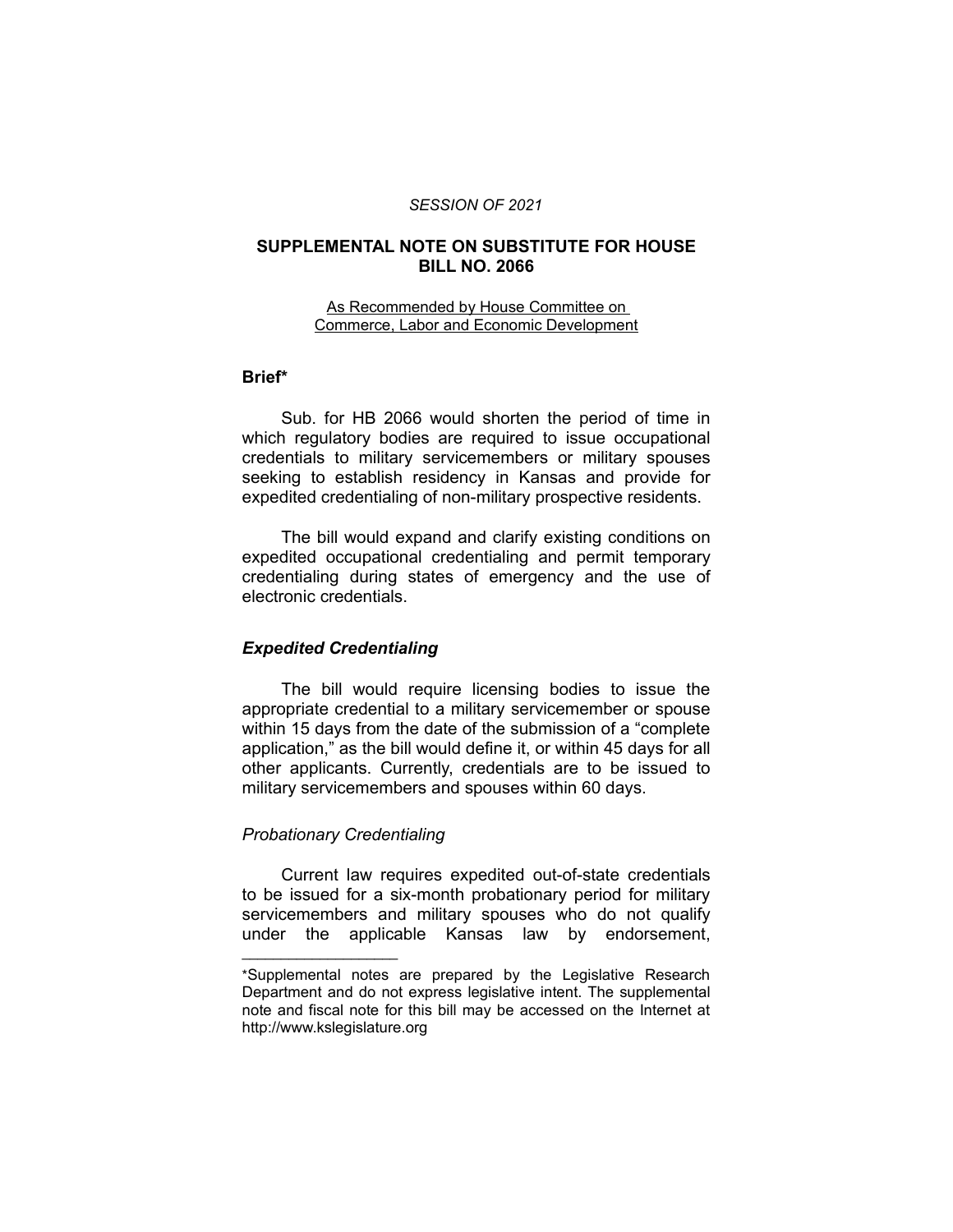reinstatement, or reciprocity statutes, but meet certain other requirements. The bill would modify existing qualifications for such credentialing, such that any applicant would be required to:

- Hold a valid out-of-state current credential from another state, district, or territory of the United States that authorizes a similar scope of practice. Current law requires the credential to be equivalent to that established by the relevant Kansas licensing body;
- Have worked for at least one year in the relevant occupation;
- Not have a disqualifying criminal record; and
- Show proof of solvency, financial standing, bonding, or insurance as required by the licensing body.

The bill would provide for probationary credentialing on the basis of work experience. Licensing bodies would be required to issue a probationary credential to applicants who:

- Worked in an occupation that was not a regulated profession in the other state for at least three of the four immediately preceding years; and
- Do not hold a valid out-of-state current credential from another state, district, or territory of the United States that authorizes a similar scope of practice, but who otherwise meet the requirements for probationary credentialing.

The bill would also provide for probationary credentialing on the basis of "private certification" as defined by the bill.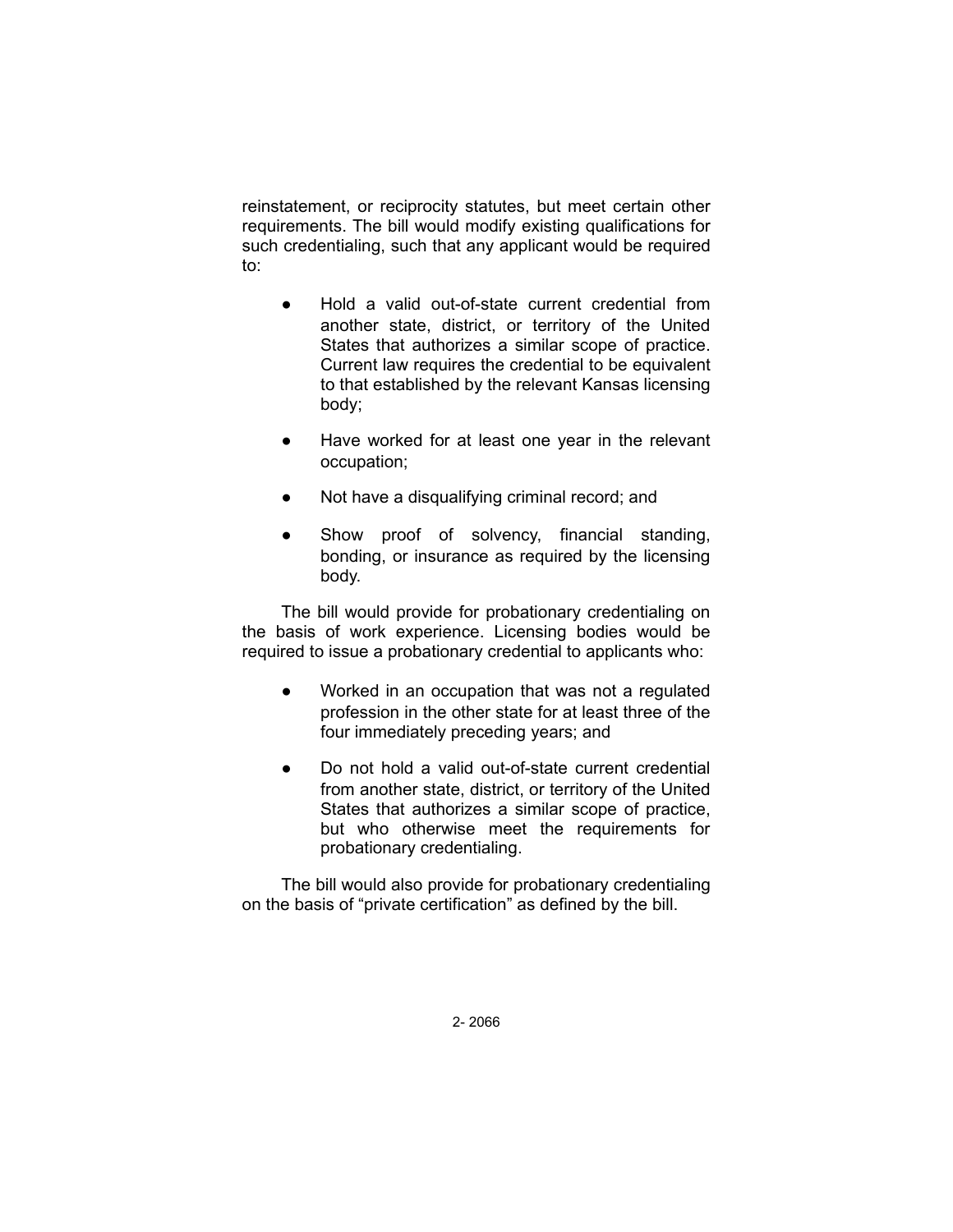Licensing bodies would be required to issue a probationary credential to an applicant who:

- Holds a current and valid private certification;
- Worked in an occupation that was not a regulated profession in the other state for at least two years;
- Is in good standing by the organization that issued the private certification; and
- Otherwise meets the requirements for probationary credentialing.

The bill would grant the right to deny probationary credentials based on private certification or work experience if the licensing body finds on specific grounds that issuing a credential would jeopardize the health and safety of the public.

### *Temporary Permits*

The bill would require licensing bodies to issue temporary occupational permits under certain conditions, in order to allow applicants to lawfully practice their occupation while fulfilling additional requirements.

For an individual who holds a current and valid out-ofstate credential that the licensing body finds does not authorize a similar scope of practice, but who otherwise meets the probationary credential qualifications above, a temporary permit would be granted while the applicant is completing any specific requirements to practice in Kansas that were not required in the other state.

If a licensing body determines the private certification or work experience of an individual who qualifies thereby is insufficient to protect the health and safety of the public, the individual would be issued a temporary permit while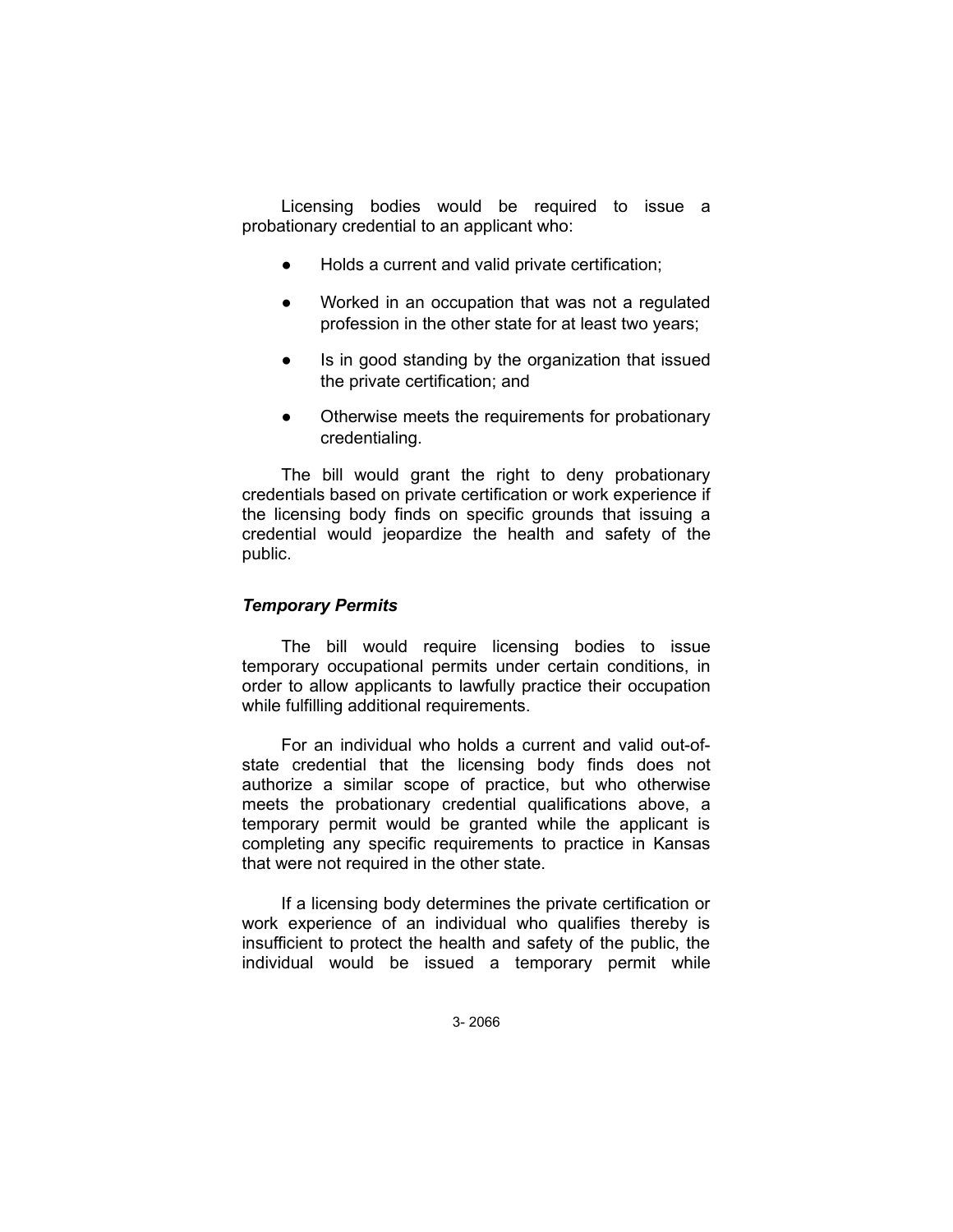completing any specific requirements stipulated by the licensing body.

### *State of Emergency Credentialing*

The bill would permit licensing bodies to grant temporary licenses to practice during a state of emergency declared by the Legislature, if the licensing body determines that the applicant's qualifications are sufficient to protect the health and safety of the public.

### *Electronic Credentialing*

The bill would grant licensing bodies the ability to issue credentials that are valid for verification purposes when displayed electronically. Licensing bodies would be able to determine the format and requirements for the use of such credentials, including the use of third-party systems.

### *General Provisions*

The bill would allow licensing bodies to allow an applicant who has not worked in their occupation for the preceding two years to complete additional testing, training, monitoring, or continuing education necessary to establish the applicant's ability to practice in a manner that protects the health and safety of the public. However, the bill would limit additional requirements to matters required by Kansas law that are materially different from the laws of the other state.

The bill would not be construed to conflict with federal law, multi-state compact, rule, regulation, reciprocal, or other statutory provision, or to prohibit a licensing body from denying a credential based upon the possible endangerment of the public health and safety. The bill would require all proceedings to be conducted in accordance with the Kansas Administrative Procedure Act and would be reviewable under the Kansas Judicial Review Act.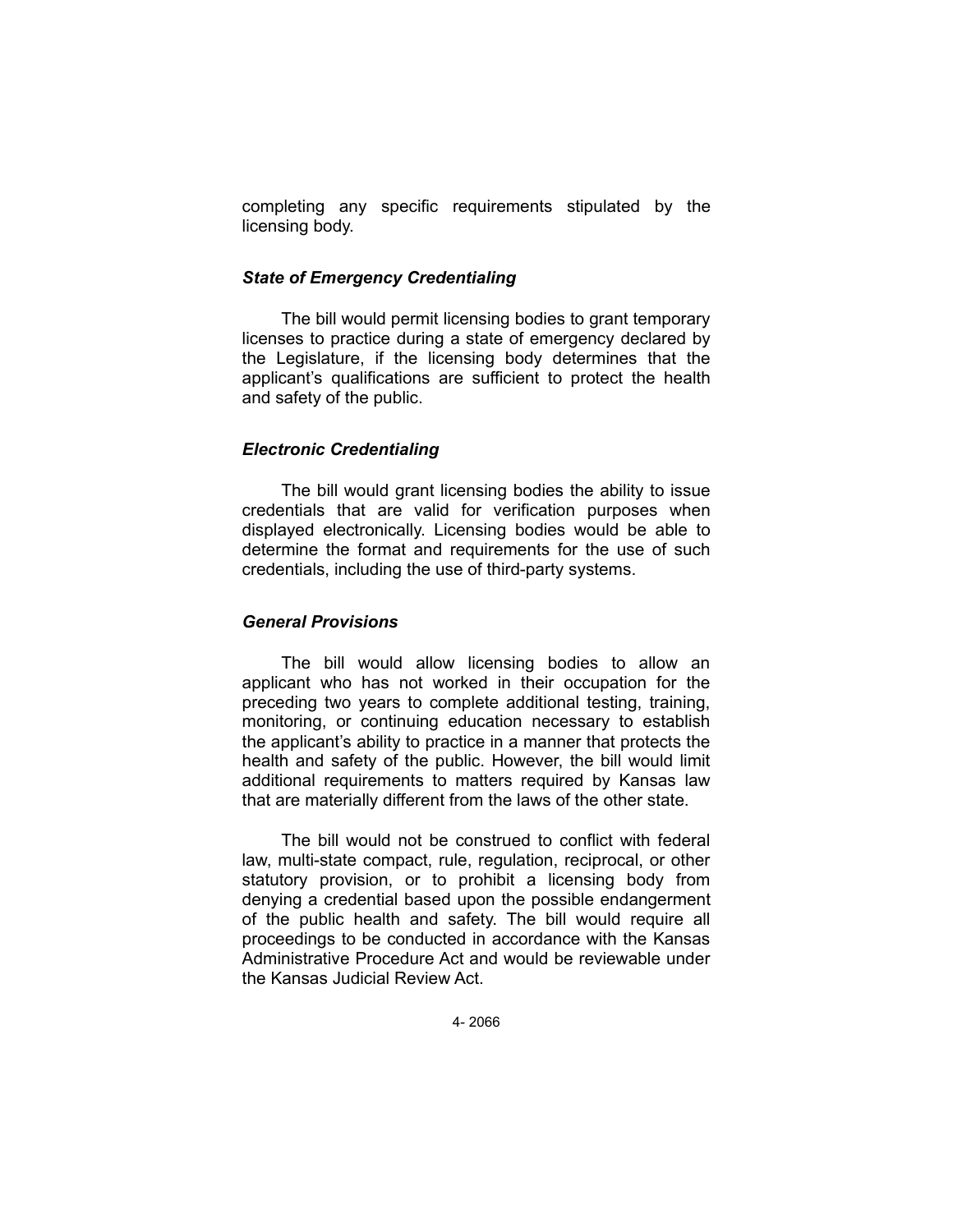The bill would specify that the provisions of the bill shall not be construed to be in conflict with any applicable Kansas scope of practice limitation and that Kansas scopes of practice would apply to applicants receiving credentials under the provisions of the bill.

The bill would apply to all licensing bodies except those relevant to the practice of law or the regulation of attorneys. The bill specifically names the following bodies that would be subject to additional provisions in the bill:

- The Abstracters' Board of Examiners,
- The Board of Accountancy,
- The Board of Adult Care Home Administrators,
- The Secretary for Aging and Disability Services (with respect to KSA 65-5901, *et seq.* and KSA 65- 6503, *et seq.*),
- The Kansas Board of Barbering,
- The Behavioral Sciences Regulatory Board,
- The Kansas State Board of Cosmetology,
- The Kansas Dental Board,
- The State Board of Education,
- The Kansas Board of Examiners in Fitting and Dispensing of Hearing Instruments,
- The Board of Examiners in Optometry,
- The State Board of Healing Arts, the Secretary of Health and Environment (with respect to KSA 82a-1201, *et seq.*),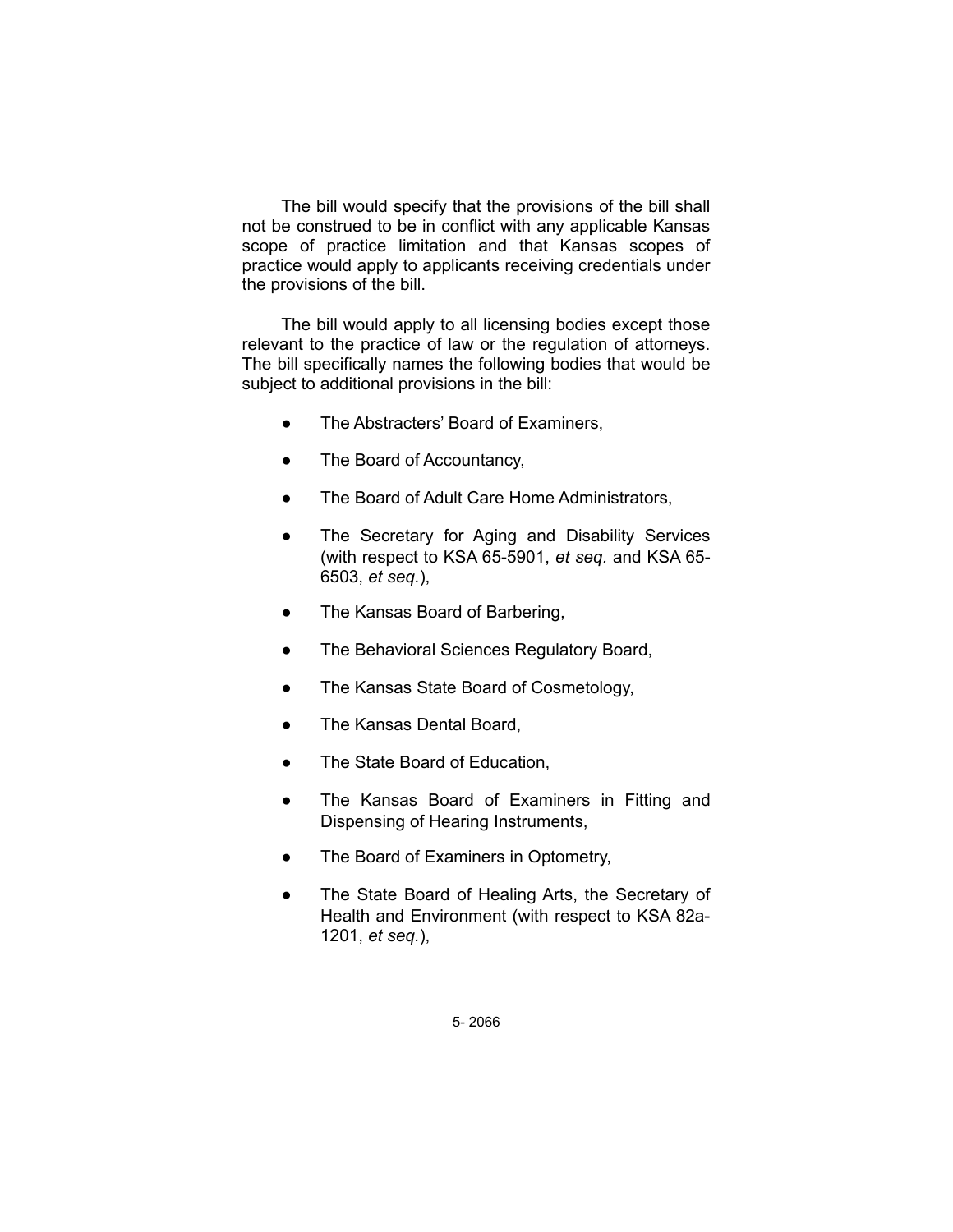- The Commissioner of Insurance (with respect to KSA 40-241 and 40-4901, *et seq.*),
- The State Board of Mortuary Arts,
- The Board of Nursing,
- The State Board of Pharmacy,
- The Kansas Real Estate Commission,
- The Real Estate Appraisal Board,
- The State Board of Technical Professions, and
- The State Board of Veterinary Examiners.

The State Board of Healing Arts would be permitted to deny a credential or temporary license to an applicant if it is determined that the individual's qualifications are not substantially equivalent to those established by the Board.

Starting on July 1, 2021, each licensing body listed in the bill would annually report information to the Director of Legislative Research (Director) by August 31, which would allow for the analysis of applications by applicant type (*i.e.*, military servicemember, military spouse, or non-military) and the number of applications received, granted, denied, the average length of time between receipt of the application and the completion of the application, the average length of time between receipt of a complete application to the issuance of a credential (temporary or permanent), and identification by category of applicant in which the licensing body failed to meet the time limits specified in the bill and the reasons for the failure. Licensing bodies would be required to provide the information in a manner that would maintain applicants' confidentiality.

By January 15 of the succeeding year, the Director would report an analysis of the compilation to the Governor;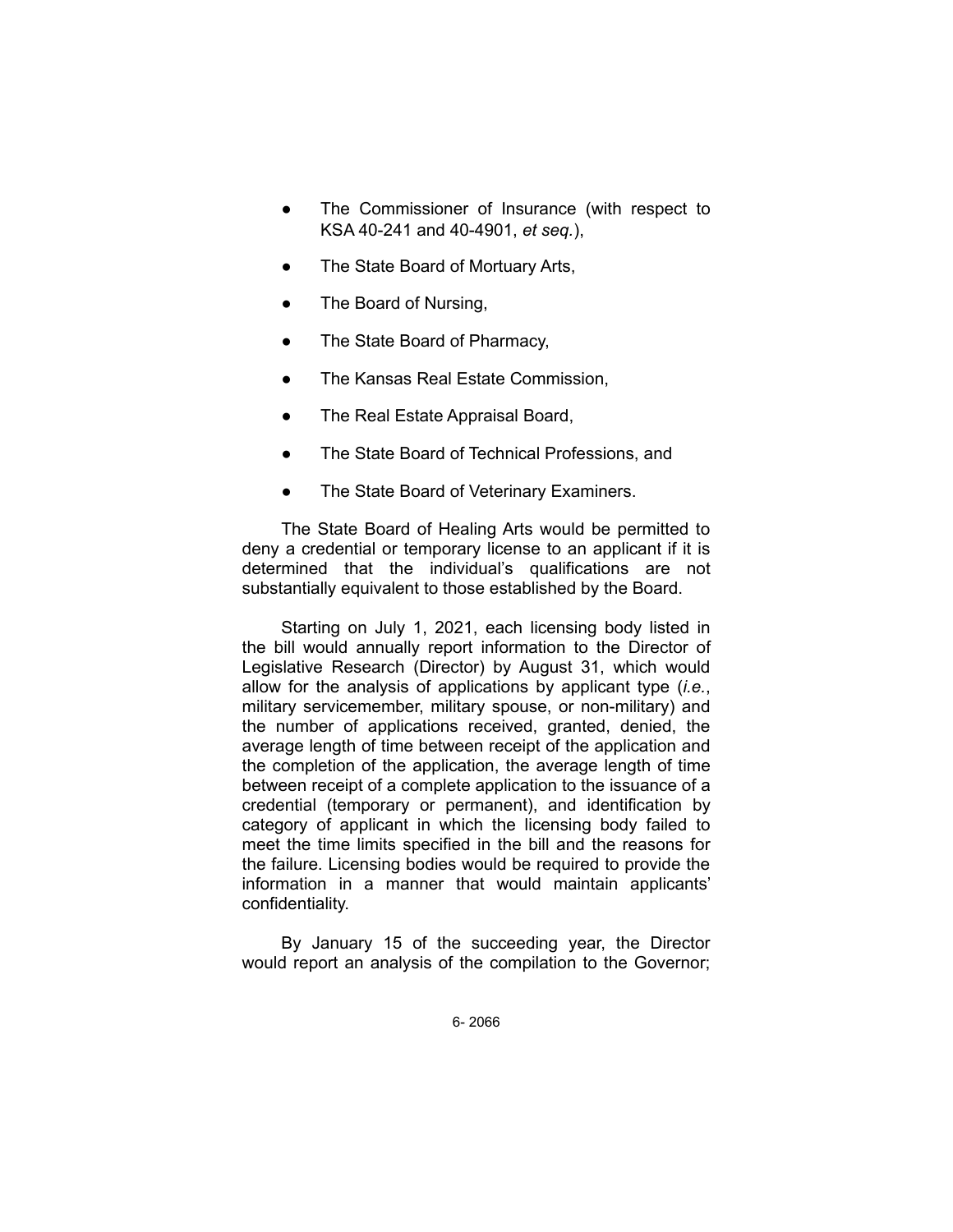the House Committee on Appropriations; the House Committee on Commerce, Labor and Economic Development; the Senate Committee on Commerce; and the Senate Committee on Ways and Means.

The bill would also make technical changes.

#### **Background**

The bill was introduced by Representatives Croft, Owens, Proctor, Tarwater, Thomas, and Wasinger. The bill is a modified version of 2020 HB 2506, which passed the House during the 2020 Session. Supplemental notes on 2020 HB 2506 include additional background on its history.

### *House Committee on Commerce, Labor and Economic Development*

In the House Committee hearing, **proponent** testimony was submitted by Representative Croft and representatives of Americans for Prosperity-Kansas, the Greater Kansas City Chamber of Commerce, the Institute for Justice, the Kansas Chamber of Commerce, Opportunity Solutions Project, Teladoc Health, United Women's Empowerment, the Wichita Regional Chamber of Commerce, and two private citizens. Proponents of the bill indicated the expansion of expedited licensing would spur economic development by making it easier for people to move to Kansas to work.

Neutral testimony was provided by representatives of the Kansas Academy of Family Physicians, the Kansas Department of Commerce, the Kansas Medical Society, the Kansas Real Estate Commission, the Kansas Society of Professional Engineers, and the State Board of Healing Arts. These conferees noted concerns about a lack of clarity in certain provisions of the bill and potential unintended consequences if the bill is amended.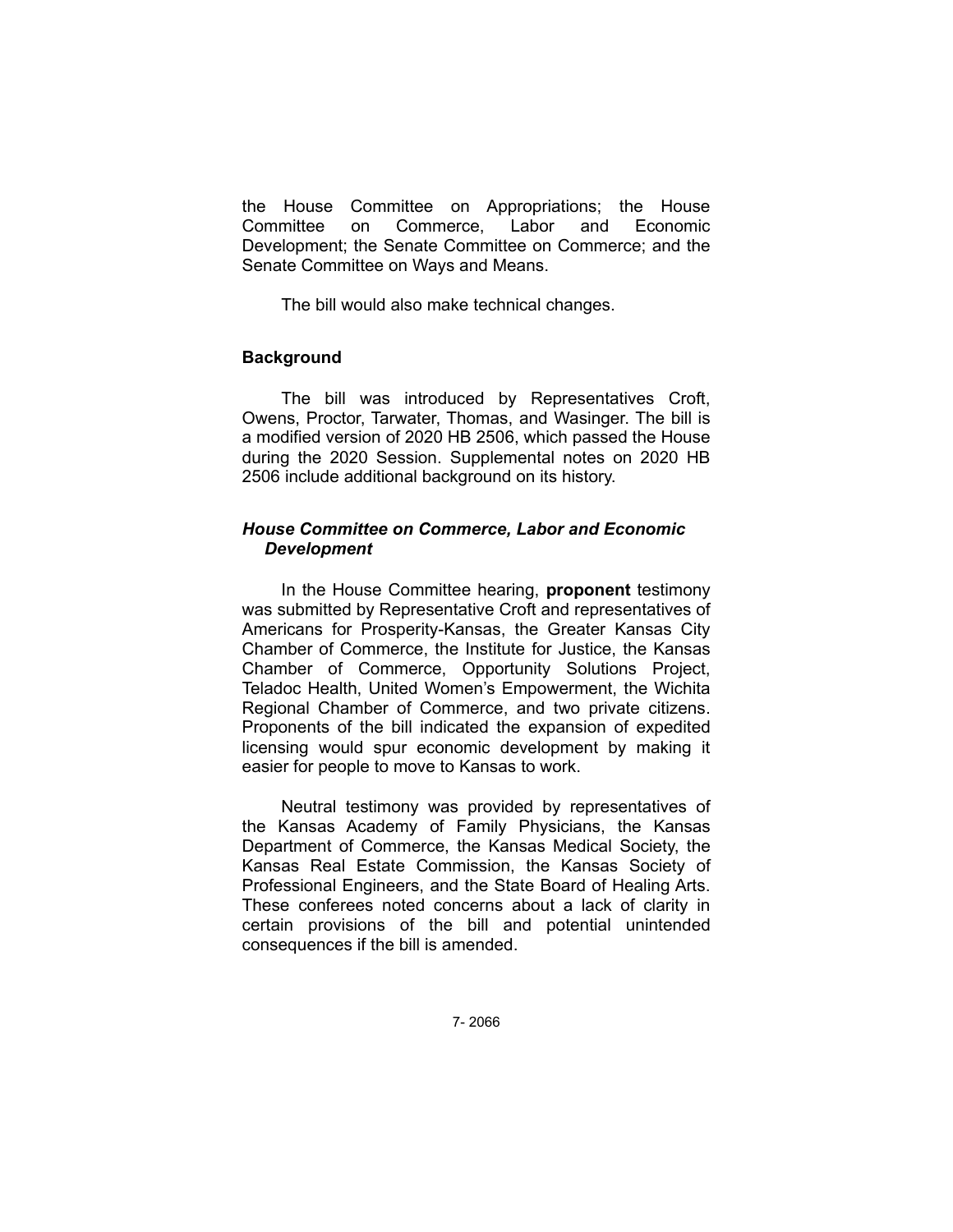**Opponent** testimony was provided by a representative of the State Board of Technical Professions, who stated the bill would not adequately ensure the public safety of Kansans.

The House Committee recommended the bill as a substitute bill, which was modified from its form as introduced by adopting technical changes, clarifying definitions, removing a provision providing for credentialing for out-ofstate telemedicine practice, clarifying that the licensees under the bill would be limited to Kansas scopes of practice, and strengthening the ability that licensing bodies would have to deny credentials to protect public health and safety. A motion to amend the bill to include the State Board of Technical Professions in the exception given to the State Board of Healing Arts failed.

# **Fiscal Information**

According to the fiscal note prepared by the Division of the Budget on the bill as introduced, the Board of Accountancy, the Kansas State Board of Cosmetology, and the Department of Health and Environment each indicated the bill would not have a fiscal effect on their respective agencies. The Kansas Insurance Department, the Kansas Board of Barbering, the State Board of Mortuary Arts, the Real Estate Appraisal Board, and the State Board of Technical Professions each indicate the bill would affect their budgets, but the fiscal effects cannot be estimated.

The following agencies indicate the bill would increase expenditures by the following estimated amounts:

The Behavioral Sciences Regulatory Board would require a total of \$81,400 for 2.0 FTE salary positions and \$5,000 for operating costs from the Behavioral Sciences Regulatory Board Fee Fund in FY 2022;